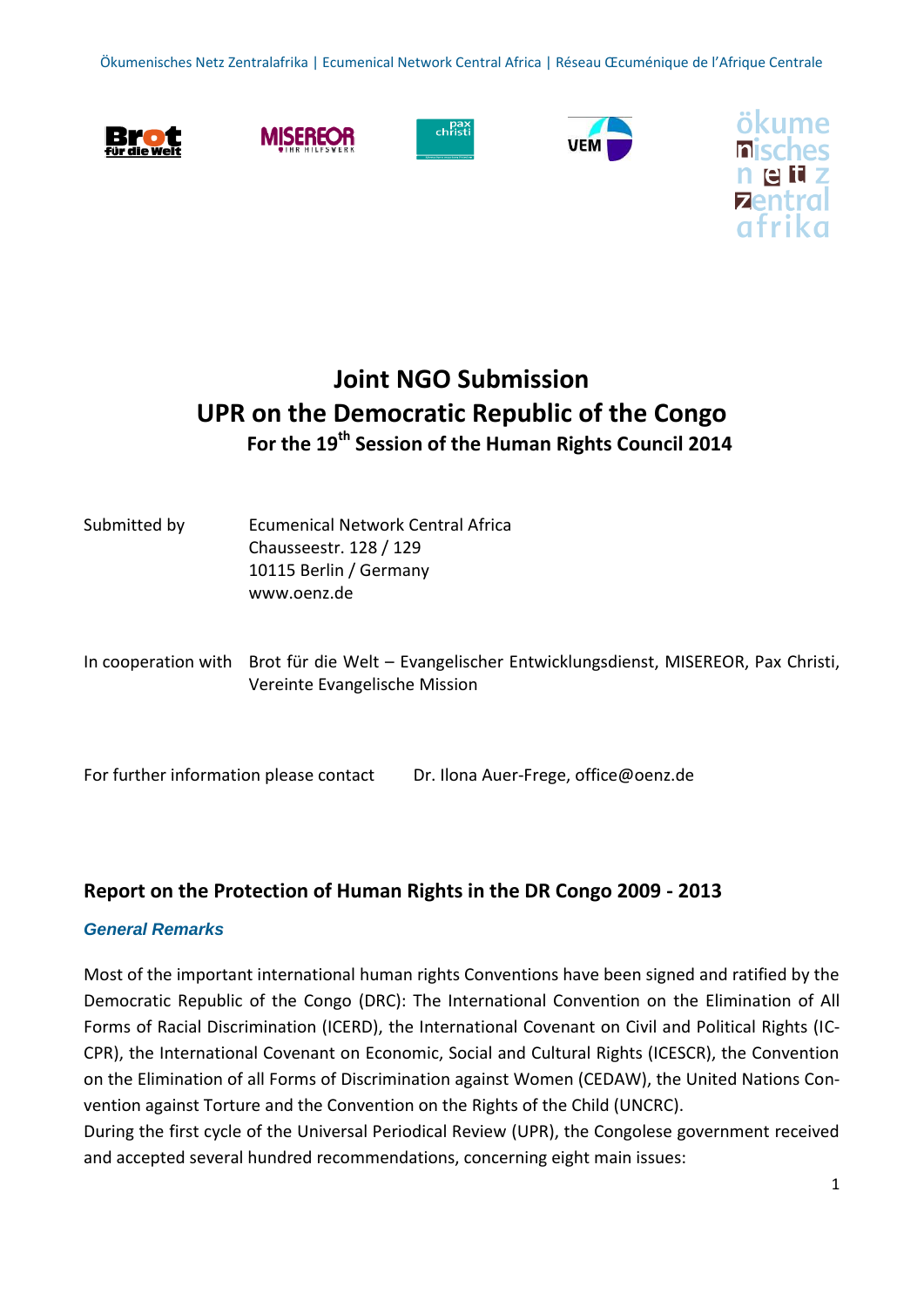- Protection of the population against the aggression of the national security forces and illegal armed groups,
- Ending of the displacement of hundreds of thousands civilians due to military fighting and attacks of militias,
- Ending of endemic sexual violence especially in the crisis areas,
- Ending of arbitrary arrest and illegal detentions,
- Ending of impunity for the perpetrators of severe human rights violations,
- Protection of journalists, human rights defenders, political opposition members and witnesses in court cases.
- Ending of the recruitment and deployment of child soldiers,
- Improvement of the labour conditions in mineral mines.

Unfortunately the DRC still has one of the world's highest rates in severe human rights violations. The government failed to achieve substantial improvements in all of the mentioned eight areas.

## *Military attacks and displacement caused by National Security Forces and illegal armed groups*

The already precarious security situation in the eastern DRC has deteriorated to an alarming extent since 2009. This is due to the increasing amount and influence of illegal armed groups such as the PARECO, ADF-NALU (Allied Democratic Forces-Army For The Liberation Of Uganda), different Mai-Mai groups, FDLR (Forces Démocratiques de Libération du Rwanda) or the newly formed March 23 movement (M23), as well as the human rights violations committed by the Congolese Security Forces like the FARDC, the National Police PNC and the secret service SNR.

There is clear evidence that all armed groups, the National Security Forces as well as the militias, have attacked and looted villages, raped and killed civilians, burnt houses, destroyed property and recruited child soldiers in numerous cases. These attacks led to 2.5 million refugees, which are either internally displaced or now living in the neighbouring countries.

### **M23**

The M23 was formed on the  $4<sup>th</sup>$  April 2012. Since then there have been several violent clashes between M23 and FARDC in 2012 and 2013, which culminated on the 20th November 2012, when M23 took control of [Goma](http://en.wikipedia.org/wiki/Goma) for eleven days, but left the town as the DRC government finally agreed to negotiate with them. So far, the peace negotiations mediated by Uganda and taking place in Kampala, did not show any progress or even success. They have dragged on since December 2012 without any concrete results.

In a report published in July this year, Human Rights Watch accused M23 of having committed serious human rights violations, including the forced recruitment of soldiers and child soldiers. Reports by Human Rights groups claim that since March 2013 M23 rebels have killed at least 44 civilians and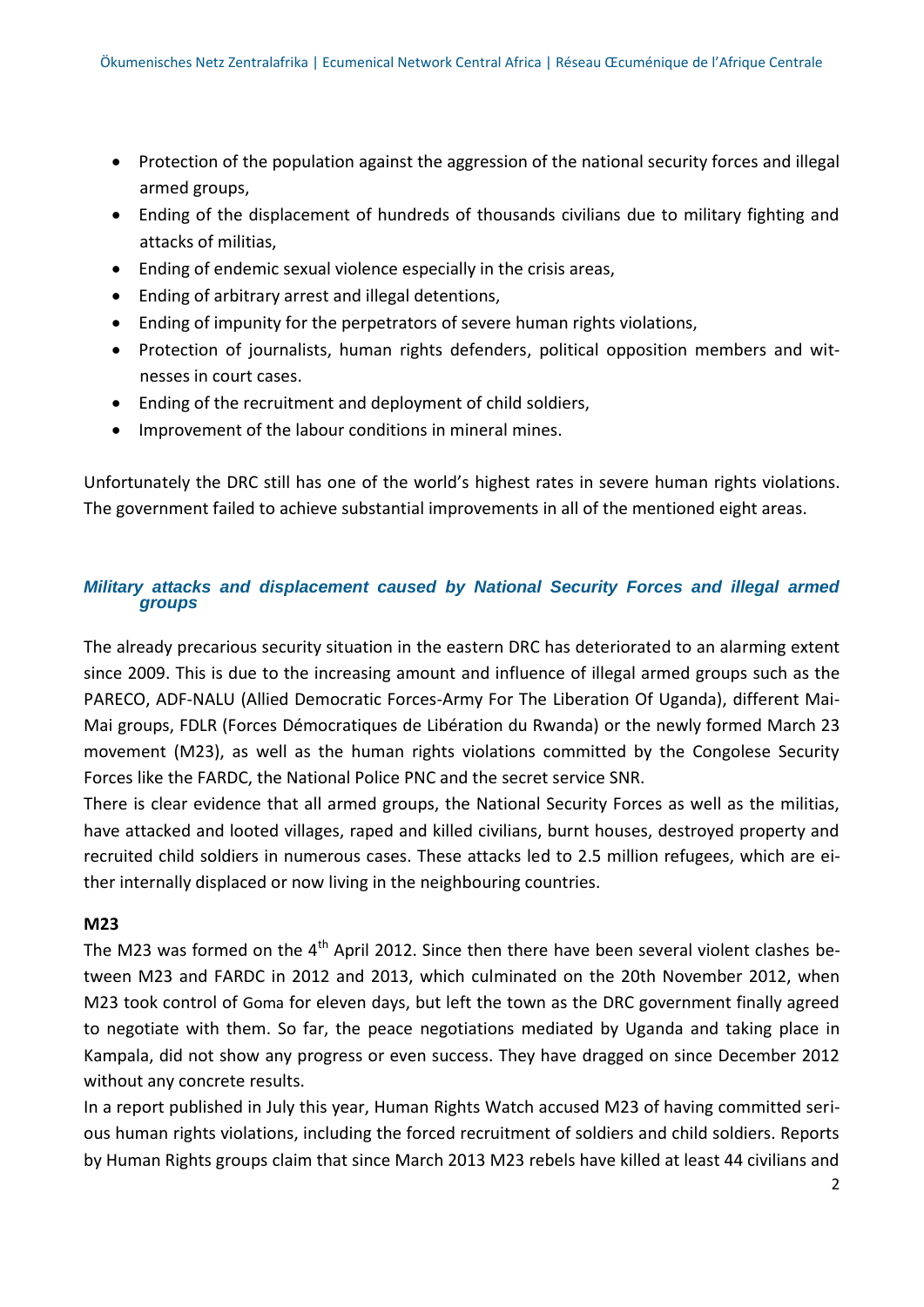raped at least 61 women and children in North Kivu. Human rights violations committed by M23 and FARDC are also recognized in the mid-term report of the UN Group of Experts (GoE) on the DRC.

From the 8th to the 15th March 2013, an inner fight split the M23. Forces loyal to their former leader Bosco Ntaganda opposed a group of forces loyal to Sultani Makenga. During this conflict, heavy fighting erupted approx. 20 km north of Goma, leaving about 150 members of the M23 killed and driving the local population out of their homes. Witnesses claim that Bosco Ntaganda personally ordered the execution of at least 34 M23 fighters who had tried to desert the militia. These witnesses also describe that Ntaganda and his executive Baudoin Ngaruye ordered the execution of several M23 fighters, who had been wounded during the battles.

On the 21st and 22nd May 2013 several grenades fired from M23 positions hit the Ndosho and Mugunga camps for internally displaced persons, where tens of thousands refugees had taken shelter from recent fighting. The grenades killed two civilians and injured at least ten.

When the M23 left Goma on the 12th to the 14th December 2012, they looted public buildings and FARDC barracks, stealing a substantial amount of vehicles, equipment and ammunition.

Obviously Rwanda still supports the M23 militia in the DRC by providing ammunition, equipment and other supplies. The M23 is also allowed to recruit new members from inside Rwanda.

#### **FDLR**

The Forces Démocratiques de Libération du Rwanda is (FDLR) still a threat to the local population in North and South Kivu, but their forces have declined to a maximum of 1400 fighters, due to a high surrender rate, and the lack of political and military leadership, means and resources.  $-$  Today the FDLR is divided. Maj. Gen. Sylvester Mudacumura wants to regroup and reinforce the armed struggle and attack Rwanda. A group of more moderate members favour demobilization and reintegration. In 2013, the FDLR deputy commander General Stanislas Nzeyimana, alias "Izabayo Bigaruka" has been arrested in Tanzania. A diaspora network in Europe was destroyed when the alleged FDLR members Bernard Twagiramungu, Felicien Barabwiriza and Jean Bosco Uwihanganye were arrested by German authorities in December 2012.

Despite their weakened powers, the FDLR have carried out several attacks on Rwanda in 2012 and 2013. On the  $27<sup>th</sup>$  November 2012, at least 150 FDLR soldiers took advantage of the movement of M23 towards Goma and were able to cross the Rwandan border. The fighters targeted Rwandan army positions at Kabuhanga and Muti, in the Rubavu district. Up to 100 FDLR infiltrated Rwanda near Mount Visoke on the  $2^{nd}$  December 2012, and attacked a Rwandan army barrack near Kinigi, killing a park ranger. The mission allegedly was led by Col. Stanislas Gakwerere and Col. Pacifique Ntavunguka, alias "Omega", acting on the orders of Sylvestre Mudacumura. Up to 30 FDLR fighters were killed during this operation according to Rwandan officials.

Since the rise of the M23 in North Kivu, the DRC government has stimulated a close collaboration with FDLR and some FARDC battalions for a joint fight against M23, according to deserted FDLR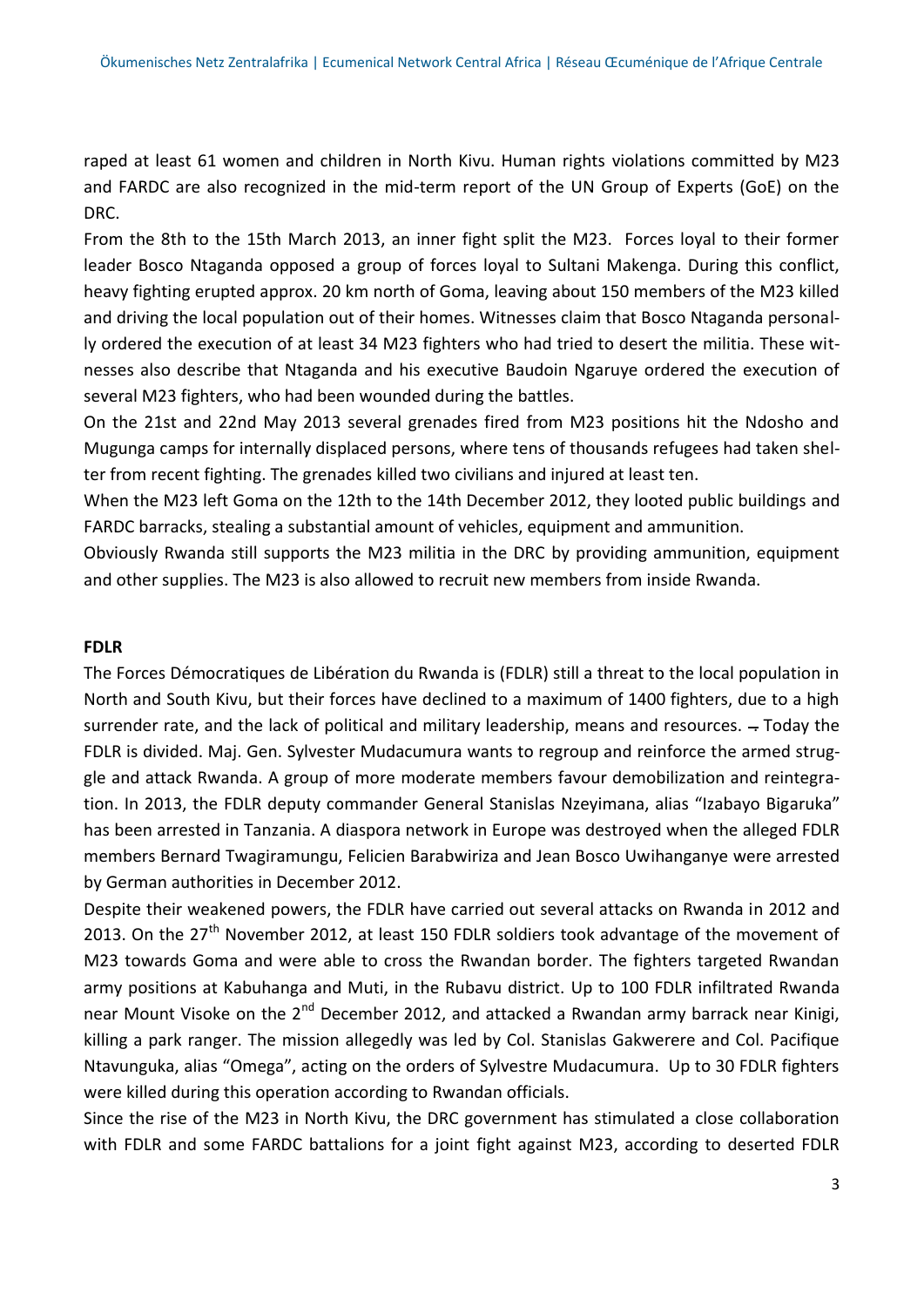members. Human rights defenders claim that FARDC and FDLR commanders regularly meet, and that Congolese soldiers supplied ammunition to the FDLR.

#### **ADF-NALU**

In 2013, the Allied Democratic Forces-Army For The Liberation Of Uganda (ADF-NALU) dramatically increased the danger to the local population. This Islamist rebel group led by Ugandan fighters has been operating north-west of the Rwenzori Mountains in North Kivu already for several years, after they were forced out of their original operation field in Uganda in around 2005. Even though they only consist of less than 800 fighters, the ADF-NALU regained power in 2013. They attacked the village of Kamango / North Kivu in July 2013 and at least eight civilians were killed. This triggered a wave of more than 75.000 refugees who left the region in panic when the National Army FARDC started to attack ADF-NALU positions during the next days. Before this attack, human rights groups reported that the ADF-NALU regularly recruited child soldiers, abducted women and girls and committed sexual violence against the local population.

The ADF-NALU is said to hold close ties to Islamist Al Shabaab militias who equip them with finances, weapons and ammunition.

#### **Role of the National Security Forces**

Throughout the DRC, state security forces have repeatedly committed crimes against humanity and war crimes while being under complete impunity. FARDC and PNC were responsible for unlawful killings, disappearances, torture, rape and engaging in arbitrary arrests and illegal detentions. Many reports prove that the national security forces were corrupt, acted undisciplined, lacked adequate training and did not receive their already small salaries on a reliable and regular basis. Even though the European Union Mission for Security Sector Reform in the DRC (EUSEC) provided biometric identification cards to soldiers to control the chain of payment, corruption within the FARDC has not been reduced significantly and many soldiers do not receive their payments or provisions.

In 2009 – 2013 the FARDC has carried out several missions against illegal armed groups like the CNDP, FDLR, M23 etc. But during these operations, the FARDC also committed violations of human rights laws and international humanitarian law. Just as the illegal armed groups, FARDC members perpetrated the local population systematically and with extreme violence.

For example, when FARDC units of the 391 Commando Battalion retreated from a battle with M23 and regrouped in and around the town of Minova, South Kivu province in 2012, more than 100 women and 33 girls were victims of sexual violence carried out by FARDC soldiers. At least 24 civilians were physically attacked, and human rights groups documented several cases of forced labor and the widespread looting of villages. Only twelve FARDC soldiers were suspended in connection with these incidents in December 2012. None of them has faced trial since.

In 2010 FARDC soldiers arrested five persons, including two youth under the age of 18, who they suspected of having attacked the MONUSCO barracks in Kirumba, North Kivu, killing three peace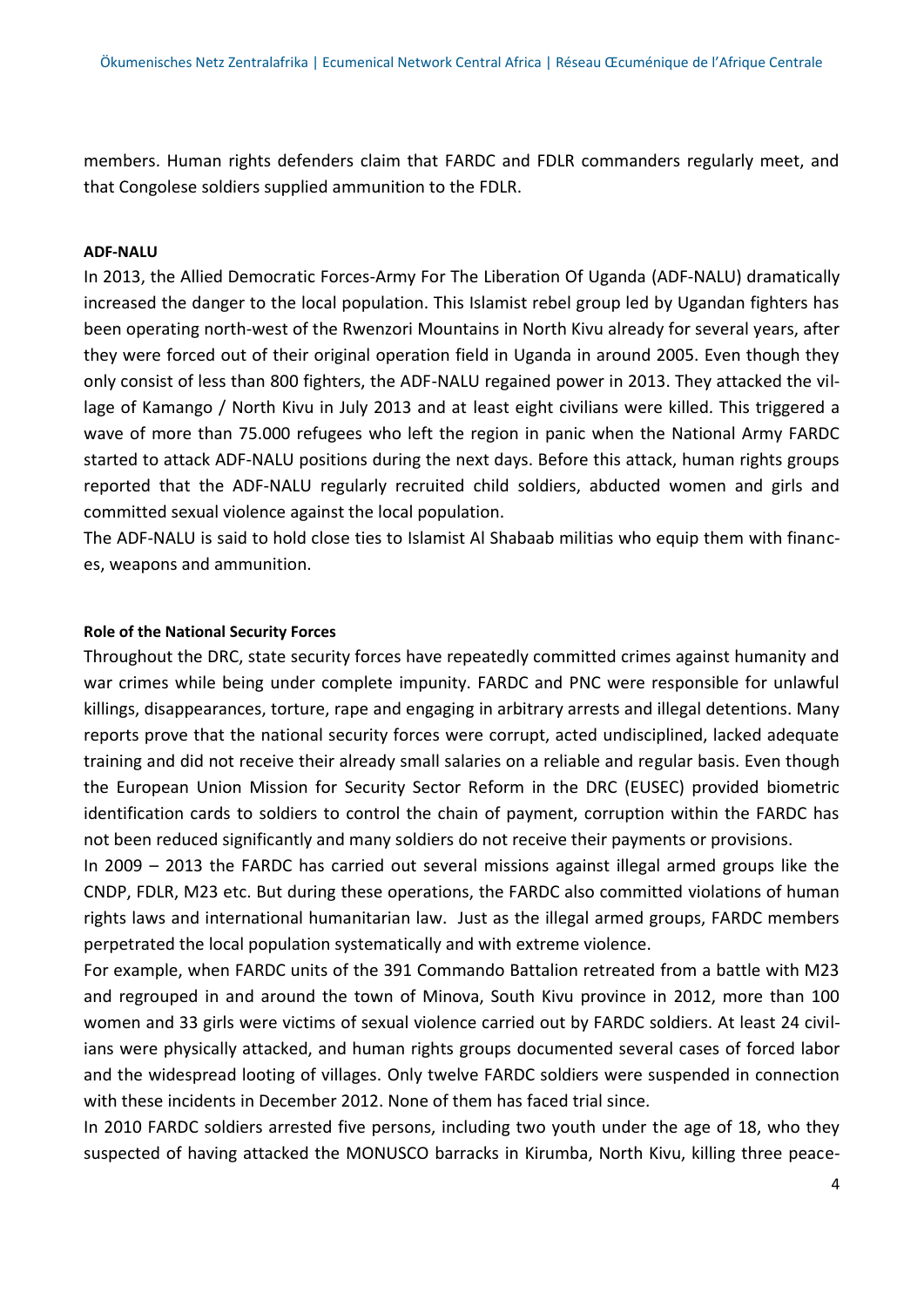keepers. During their detention at the headquarters of the 12th FARDC Sector in Kasando, Lubero Territory, the soldiers tortured the individuals with up to 120 whip lashes each and burning their feet and hands to obtain confessions.

In February and March 2013 in Kitchanga, North Kivu, the 812th regiment of the Congolese army attacked a group of APCLS (Alliance des patriotes pour un Congo libre et souverain) rebels, who have a Hunde ethnic background. During the operation, more than 80 civilians were killed, more than 500 houses burnt and a local hospital was destroyed. According to the UN Office for the Coordination of Humanitarian Affairs, the fighting temporarily displaced up to 100.000 people, but was not able to overpower the targeted militia.

Also, the National Congolese Police Forces (PNC) haven been accused of hundreds of cases of arbitrary arrests and illegal detention. Torture and other cruel, inhuman, or degrading treatment or punishment was common at police stations or prisons. The Congolese state security forces include the Rapid Intervention Police and the Integrated Police Unit and operate under the Ministry of Interior. They have the responsibility for law enforcement and public order in the DRC. The National Secret Service ANR, overseen by the president's national security advisor, is responsible for internal and external security. All state security forces generally lack training and regular payment. Obviously a systematic network of fraud and corruption pervades all PNC levels of hierarchy. The existing mechanisms to investigate abuses by PNC forces are inefficient, especially if investigations misconduct by mid- and high-ranking officials.

Many reports from the UN Joint Human Rights Office or human rights defenders describe that PNC staff tortured civilians or prisoners, organized and participated in actions of fraud, extortion, illegal taxation or looting.

For example, 20 PNC agents burned 89 homes and looted 47 others in Sankuru, Kasai Oriental Province, as a revenge for the killing of a PNC officer by the local population in February 2010. In the same month members of the same police brigade looted two schools and destroyed parts of the local hospital. Six policemen were arrested, but some of them escaped before the start of the trial. No verdict has been spoken so far.

In September 2010, members of the Republican Guards (RG) arrested and beat three civilians in Goma after their vehicle was involved in a traffic accident that damaged a military vehicle, even though the RG have no authority to arrest civilians. In detention the victims were beaten, their property stolen and they were kept in solitary confinement for several days.

### *Conditions in Prisons and Detention Centres*

The conditions in Congolese prisons remained life threatening throughout the whole country. Due to a lack of funding, staff, training and equipment the standards are very poor. The inmates of the often overcrowded detention centres do not have access to sufficient food, drinking water, sanitation facilities or even daylight. Abuses, beatings, rapes or even torture committed by other inmates or guards are daily practice. The harshest conditions exist in smaller detention centres in rural are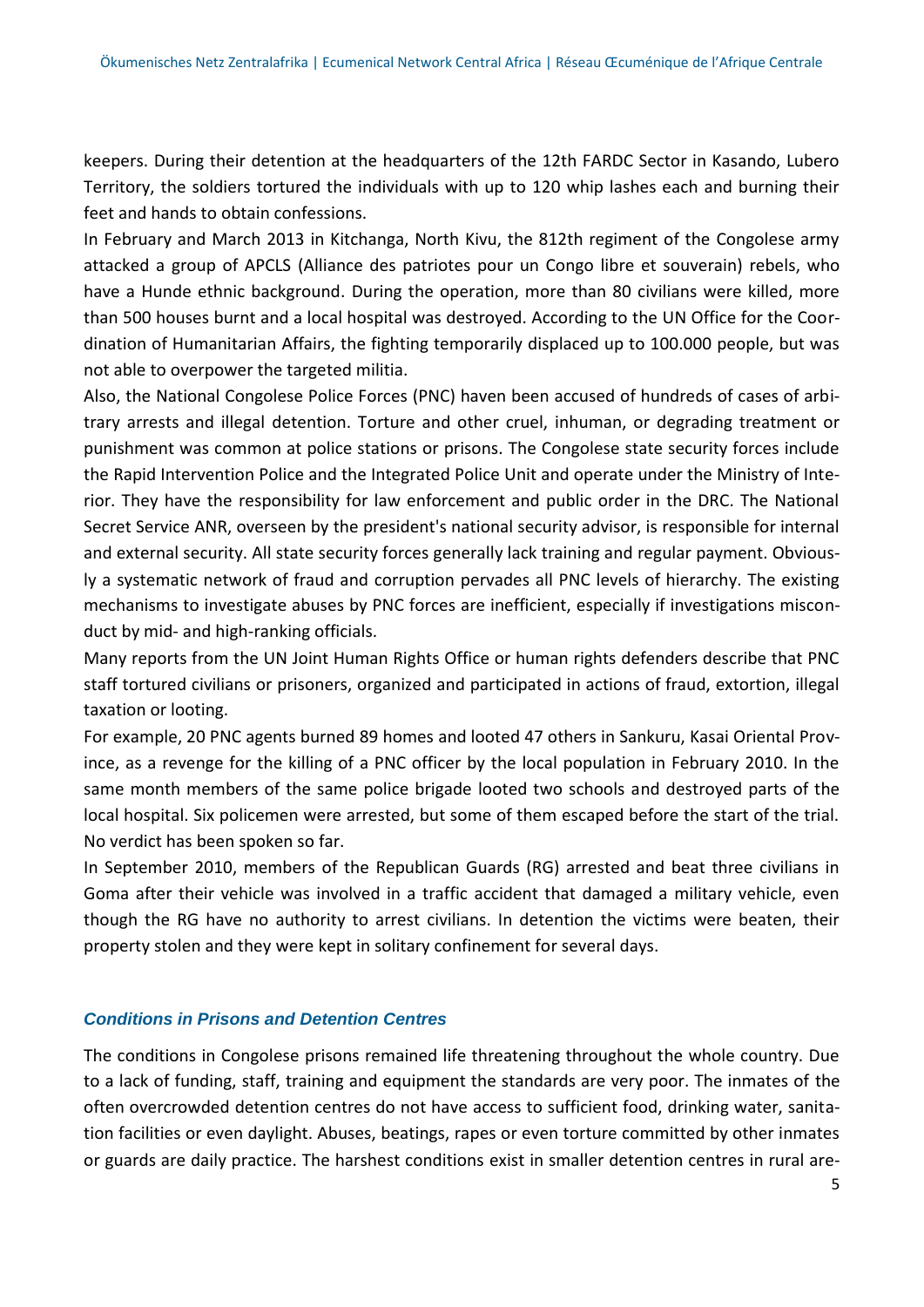as, where tens or even hundreds of detainees are kept in one room, often with no access to daylight, mattresses or drinking water. Therefore the rate of deaths in detention is very high. Authorities often deny the detainee's access to visitors or even lawyers. There is still no effective or reliable system to monitor detention facilities except from the services that the International Committee of the Red Cross offers, and authorities very rarely investigate the allegations of inhumane prison or detention centre conditions.

### *Impunity*

During the first cycle of the UPR, most recommendations for the DRC asked the Government to overcome the severe and widespread impunity that prevails in all parts of the country. Nevertheless hardly any success has been made in this regard. Especially crimes committed by members of the national security forces remain without consequences for the perpetrators. The government rarely prosecutes or disciplines members of the FARDC or PNC for abuses against civilians.

Justice institutions, especially the military courts still face shortages of judges and prosecutors, with only 350 of a required 818 military magistrates being deployed in 2012. Magistrates, prosecutors, and investigators do not receive adequate training and can hardly lead their investigations due to a lack of funding. Political and command interference are common, and magistrates who tried to investigate crimes that had a connection to high ranking FARDC officers were threatened, as were witnesses providing information to judicial officers. When political and administrative authorities assert influence on judicial procedures, they force judges to refuse opening an inquiry or to bring military personnel suspected of human rights violations to justice or to release people who have been arrested. Judges often receive threats when they try to open a criminal investigation.

The UN has tried to integrate military prosecutors into joint investigation teams which consist of UNJHRO officers and Congolese military prosecutors and investigators. They are supposed to follow allegations of rape and other abuses from human rights groups especially in remote areas. The UN-JHRO officers provided the military prosecutors and investigators with transportation and they received field training in technical areas, such as forensics, witness protection and interviewing, as well as child protection. But so far, these projects failed to improve the security standards in the DRC significantly.

Human rights defenders and members of the civil society have for a long time asked to install new mechanisms to support or sideline the weak national justice system. After a long process trying to establish a National Independent Human Rights Commission (CNDH), on the 21st March 2013 the law No. 13/011 was finally adopted by Congolese parliament. The CNDH will have the mandate to follow up the protection of human rights in all provinces by a board of nine members who are supposed to represent men, women, vulnerable groups as well as different ethnicities and regions.

A second demand was the creation of mixed courts, where Congolese and international judges would hold joint trials in cases of national importance. The Minister of Justice and Human Rights presented a bill on the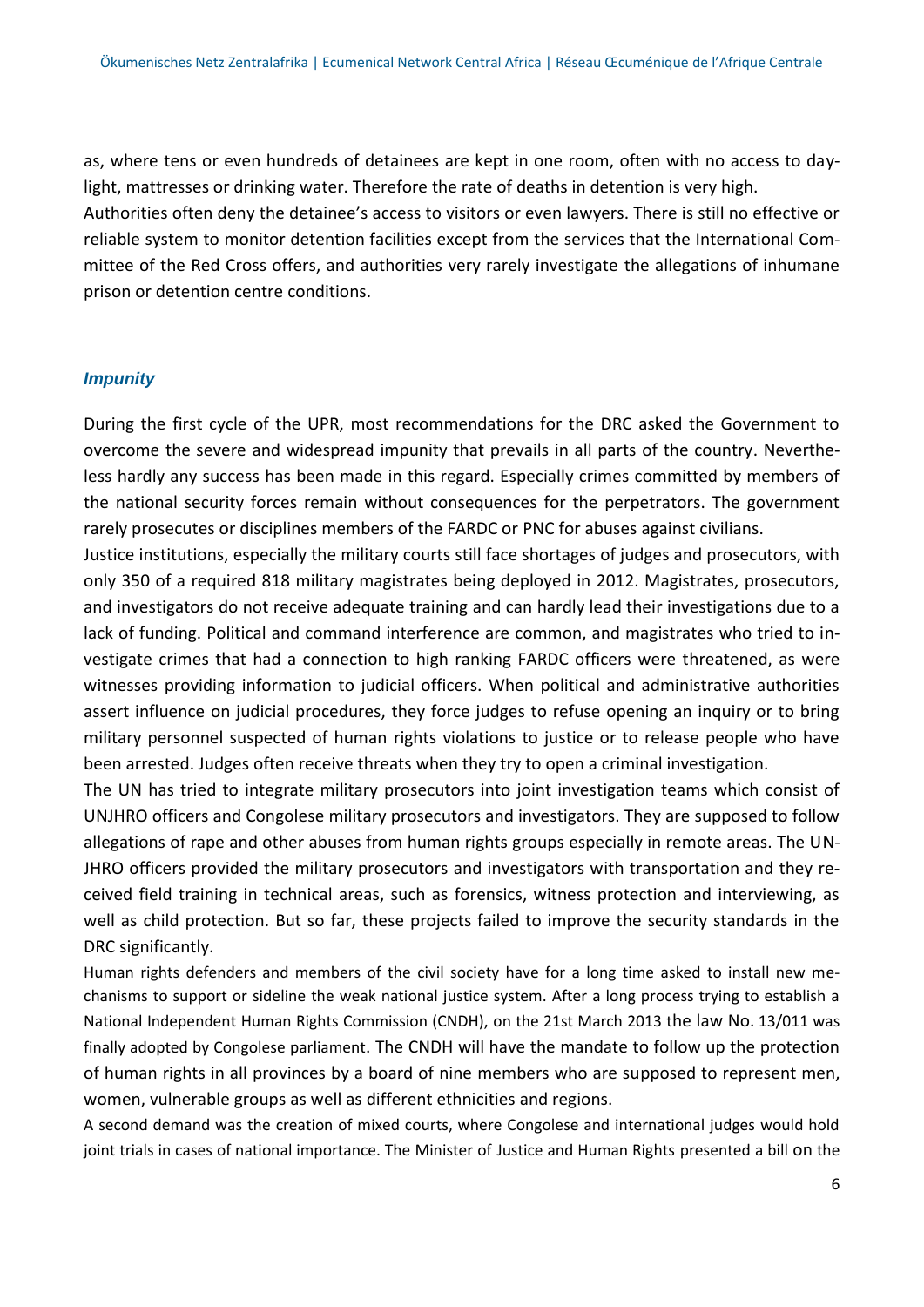formation of special courts responsible for the prosecution of genocide, crimes against humanity and war crimes staffed with Congolese and international members. But on the 22nd August 2011, the Congolese parliament rejected this bill.

The most prominent case for flagrant impunity has been the trial against the murderers of the renowned human rights defender Floribert Chebeya, who was found dead on the 3rd June 2010, after he had followed an invitation to the office of the Inspector General of the PNC, Major General John Numbi the evening before. Although a number of witnesses described how Chebeya and his driver entered the building and the corridor to the office of Numbi, the highest ranking police officer in the country has never been charged for the killing of Chebeya. He was only questioned as an eye-witness to the case. Numbi has been suspended from his position within the PNC, but never faced trial himself.

After the parliamentary elections of November 2011, judicial authorities opened an investigation into election-related violence under international pressure. But so far, the investigation has made little progress. In late 2012, several government officials and members of the PNC tried to cover up evidence, denied access to witnesses and institutions and intimidated witnesses and family members of the victims. Bosco Ntaganda, former military [chief of staff](http://en.wikipedia.org/wiki/Chief_of_staff_(military)) of the [National Congress for the De](http://en.wikipedia.org/wiki/National_Congress_for_the_Defense_of_the_People)[fence of the People](http://en.wikipedia.org/wiki/National_Congress_for_the_Defense_of_the_People) (CNDP), who was wanted by the [International Criminal Court](http://en.wikipedia.org/wiki/International_Criminal_Court) (ICC) for [war crimes](http://en.wikipedia.org/wiki/War_crime), recruitment of child soldiers and crimes against humanity, escaped to Rwanda and asked to be transferred to the ICC in The Hague on the 22nd March 2013. Prior to his surrender he had been leading an armed [mutiny](http://en.wikipedia.org/wiki/2012_East_DR_Congo_conflict) in North Kivu as the head of the M23. The Congolese security had been unable and unwilling to arrest him for many years.

### *Sexual Violence*

In June 2008 the UN resolution No. 1820 called all fighting parties in the DRC to immediately halt all forms of sexual violence against women and girls and to act for their protection. The DR Congo also ratified the "Convention on the Elimination of All Forms of Discrimination against Women (CEDAW)" or the "International Covenant on Civil and Political Rights (ICCPR)". Since then sexual violence is regarded as a war crime, a crime against humanity or as a means of genocide and can be prosecuted by national courts or the ICC in The Hague. In November 2009 the Minister of Gender, Family and Children launched the Government's Action Plan on Combating Sexual Violence. Nevertheless the numbers of rape have not declined, and thousands become victim of sexual violence every year.

Mainly the female population of the DR Congo still suffers from massive sexual abuse and violence, but also men and boys become victims. The perpetrators come from different armies and rebel groups, but also from the national security forces. Especially women and girls in rural areas are targeted by the armed groups, during their work on their fields, when they fetch water or walk to markets. Often, they are seen as members of an "inimical group", or their families are accused to support one of the conflicting parties, so that the women get "punished" as a substitute for their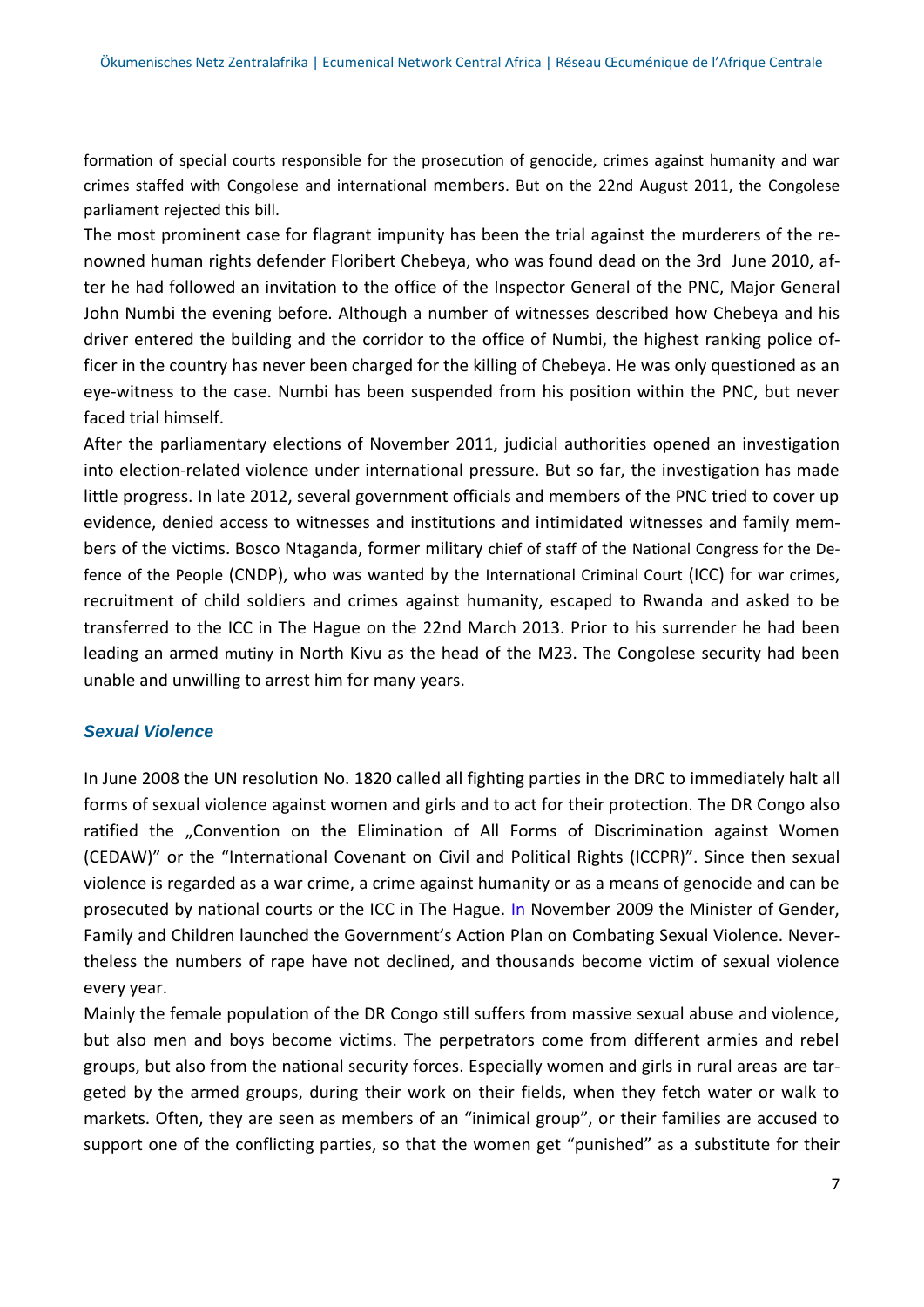family or village. In some cases, husbands, fathers or children are killed in front of the women, or the women get raped in front of their families.

Sexual violence remains a cause of major concern, especially in the eastern part of the country. Due to difficult circumstances for scientific research, the estimated numbers widely vary. Research results by the John Hopkins Bloomberg School of Public Health in May 2011 claimed that in the DRC more than 400.000 women and girls a year are victims of sexual violence. This number is 16 times higher than previously estimated by the United Nations. It is difficult to collect numbers, as many victims and their families do not have access to or avoid contact with the local police or justice system. A feeling of shame as well as cultural taboos and especially the lack of protective institutions and a dysfunctional justice system have caused a situation, in which the great majority of cases stays secret, is not punished, and where the victims receive no support.

Sexual violence is not perpetrated by one particular group. National and governmental actors like FARDC and the PNC, but also rebel groups such as the M23, Mai Mai and other militia are involved. The events that have taken place in Walikale in 2010 are an alarming example. From the 30th July to the 2nd August 2010 at least 380 women, men and children were raped in several villages in Walikale territory in North Kivu by a group of armed men belonging to FDLR, but also by members of Mai Mai Cheka and other small armed groups.

In November 2012, during the fighting between FARDC and M23 near the town of Goma in North Kivu, FARDC soldiers allegedly committed at least 135 cases of sexual violence in Minova, while their units retreated from the front lines. The victims included 33 girls aged between 6 and 17. The FARDC soldiers attacked villages and houses, looted the belongings and raped the women and girls, as a report by the United Nations Joint Human Rights Office (UNJHRO) describes.

### *Situation of IDPs and Refugees*

As a result of the failing national security sector and the persistent activities of illegal armed groups, the population of the eastern provinces of the DRC still suffer from severe displacement. During the military clashes in eastern DRC since April 2012, the number of internally displaced persons (IDP) rose to more than 2.6 million in June 2013. The military clashes between FARDC and M23 have uprooted up to 40.000 people. The attacks of the ADF-NALU in early 2013 drove up to 70.000 people into refugee camps behind the Ugandan border.

Access to water and health services is also extremely difficult, as during the fights up to 80 per cent of the provincial health centres were looted. As a consequence, cases of diarrhoea and other infections emerge in the camps, due to shortage of clean water and latrines. Humanitarian access is often hardly possible. In most cases, people have been forced to leave their homes as the clashes between the FARDC and the various armed groups or between the armed groups intensified.

The living conditions in the make-shift refugee camps are a cause for great concern. Some of the IDPs are living with host families and/or relatives. But the number of informal camps or sites is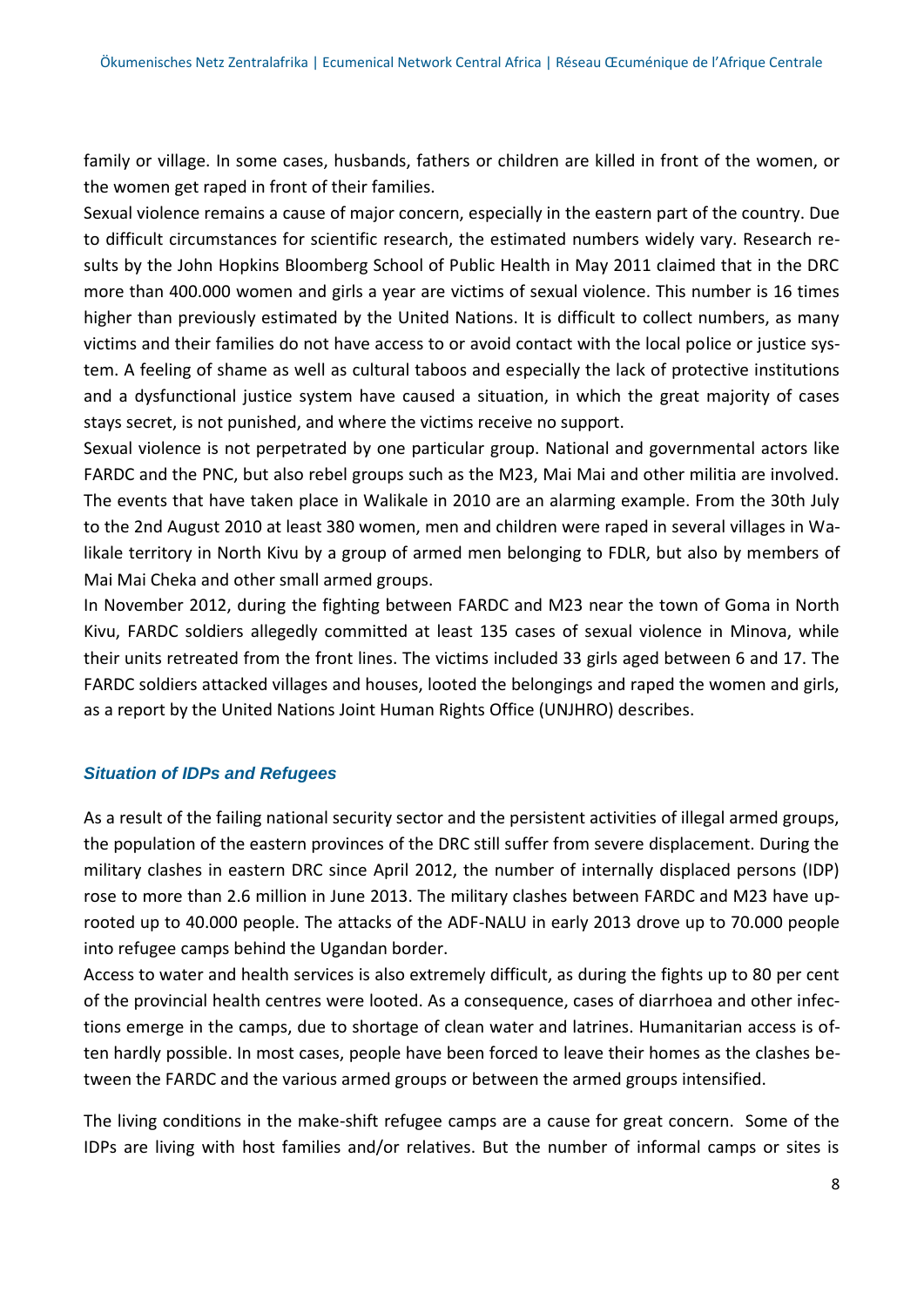growing, especially in North Kivu around Goma. The IDPs live there in absolute poverty, without access to drinking water, health care or sufficient food supplies. Many IDPs had to leave their homes repeatedly, leaving behind their agriculture, harvest and livestock. The local population regularly experiences looting, rape and killings by troops who are looking for food and booty. As the FARDC and the local police are part of the problem of the attacks against civilians, the population is left with hardly any protection against the perpetrators. Human rights groups, international humanitarian organizations and the UN offer support in the refugee camps. But the number of up to 2,6 Mio refugees and IDPs cannot be addressed in an adequate manner.

#### *Recruitment of Child Soldiers*

On the 4th October 2012, the Congolese government signed Resolutions 1612 (2005) and 1882 (2009), an action plan adopted by the UN Security Council to end child recruitment. The plan called for concrete steps for the release and reintegration of children used by the state security forces and the prevention of re-recruitment. In this regard the UN peace mission MONUSCO conducted measures for disarmament, demobilization, repatriation, resettlement and reintegration of soldiers, including child soldiers.

Despite these efforts, many different armed groups in the DRC still recruit children. The UN Group of Experts documented the recruitment of children in the provinces of Katanga, North Kivu, Orientale and South Kivu. In early 2013, armed groups abducted at least 200 children, approximately 20 % of them girls. Most cases were recorded in North Kivu, Katanga, Orientale and South Kivu. But some rebel groups even recruited in Rwanda, the Central African Republic and South Sudan.

The M23 rebel group repeatedly recruited child soldiers, often as an attempt to compensate for the loss of combatants in the battle or by desertion. In most cases the children are abducted by force and have to serve as carriers, cooks, helpers but also as combatants in military action. Girls in most cases are abused as "wives" of soldiers, as sex slaves or cooks and carriers.

According to the Group of Experts, the FDLR militia has recruited child soldiers among the Rwandan refugee population in the DRC, and among Congolese Hutu populations. In their respective area of control, other armed groups like the Mai-Mai, Nyatura, PARECO or others persuade local children and youth to follow or they abduct them.

In August 2013, MONUSCO was able to free 82 minors from the hands of the Mai Mai Bakata Katanga militia in Katanga province.

The national army also recruited and abused children as fighters. In April 2013, UNICEF took charge of 19 children from the 812th regiment of the FARDC, who were freed at Camp Bobozo in Kananga, Kasai Occidental Province. The regiment had forcefully recruited the children in North Kivu and abducted them to Kasai.

#### *Violence related to National Elections 2011*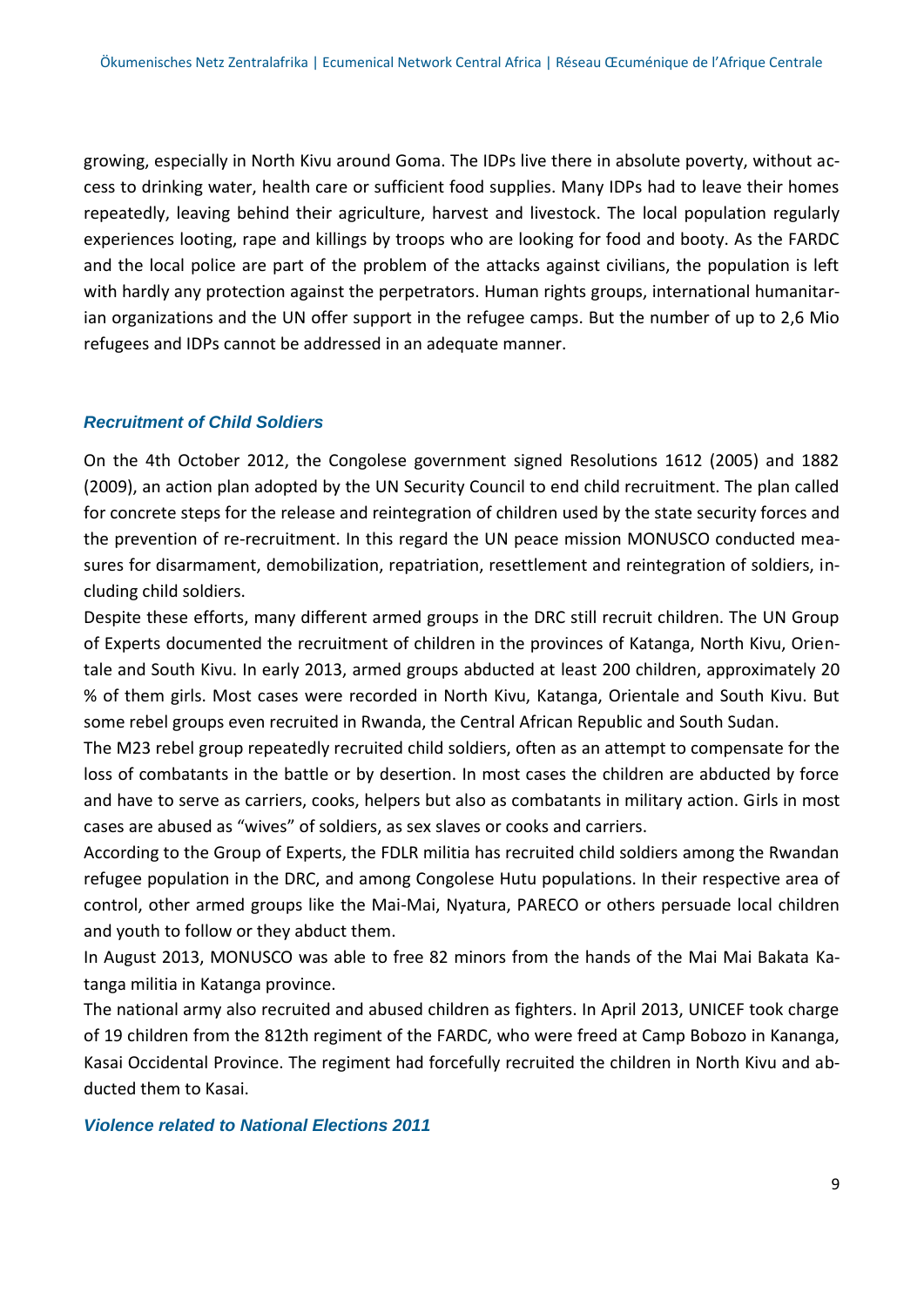In November 2011, the presidential and legislative elections were marked by repeated assaults against opposition party members and their supporters by national security forces. The National Police and President Kabila's Republican Guard as well as members of the secret service used violent force to disperse political demonstrations and meeting of oppositional groups and parties. Aside from members of the opposition and of the critical civil society, journalists and human rights activists faced severe oppression in the pre- and post-election period. Even though international and national election observers criticized the elections as lacking in credibility and transparency, President Joseph Kabila was declared winner in the end.

Human rights defenders reported that at least 57 opposition party supporters have been killed by security forces in November and December 2012.

Further reports state that at least 150 other people were killed during the electoral phase, and their bodies were dumped in the Congo River or in mass graves near Kinshasa. The capitals prisons are still filled with hundreds of people who were accused of opposing the government. Obviously the Republican Guard and the police were responsible for hundreds of arbitrary arrests and illegal detentions. Torture or even killings occurred frequently. In the Kivu Provinces, in Katanga and the Kasai, members of the opposition were threatened, intimidated or attacked. Many described that regular voters were pressured, intimidated or even forced to vote for the government.

### *Threats against Journalists, Human Rights Defenders and Members of Civil Society*

The 2009 UPR recommendations strongly advised the DRC government to respect the rights of the independent judiciary, the free press and the civil society. Nonetheless, numerous journalists, human rights defenders and witnesses of court cases are still at risk of threats, intimidation and other violations of their rights in DRC. The democratic space is often limited due to threats and assaults by security and intelligence officials under the command of politicians.

On 27 May 2011 the National Assembly debated a draft law in Parliament regarding the protection of human rights activists. By a Ministerial Decision of 13 June 2011, the Minister of Justice and Human Rights established a protection cell for human rights defenders which shall be created within the Ministry of Justice and it should cooperate with the authorities and civil society organizations to follow up on individual cases. Despite this undertaking, no bill for a national law has been put forward by this day, and cases of violence, harassment and threats against human rights defenders continue to be daily practice.

The murder case of Floribert Chebeya is the most blatant example for the persecution of human rights activists. The following court hearings are accused of being highly controversial. On 23 June 2011, the Military Court of Kinshasa/Gombe rendered its judgment. Four policemen were convicted, including three in absentia, and sentenced to death penalty, and a fifth to life imprisonment. Three of the accused were acquitted for lack of evidence. All those convicted launched an appeal.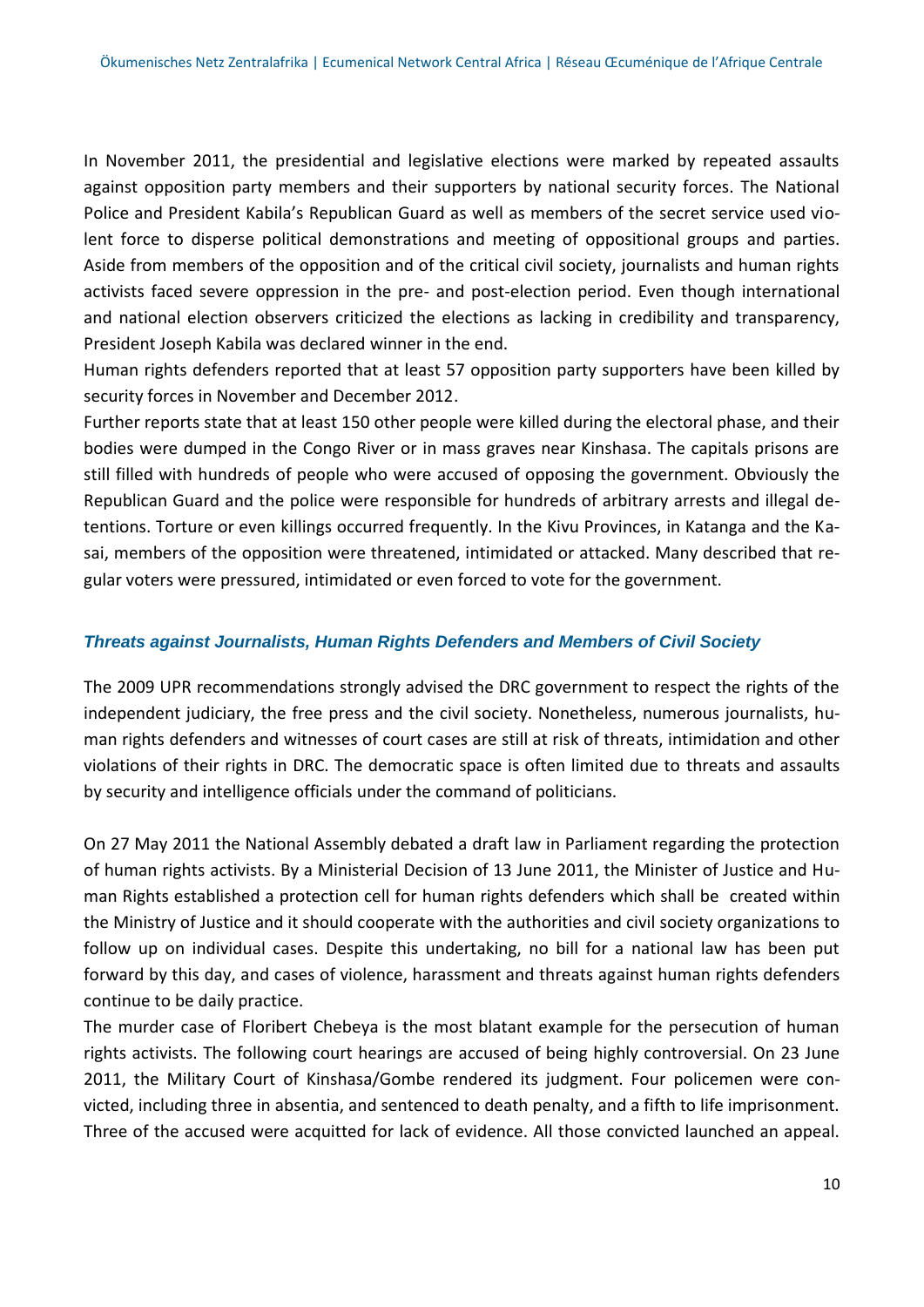The main suspect for the crime, General John Numbi, Inspector General of the PNC, has never been charged.

Many more cases exist : On 23 August 2009, Bruno Koko Chirambiza, journalist at Star Radio, was shot in Bukavu in South Kivu by a group of unidentified men. Chirambiza is the third journalist to be killed in Bukavu in the past four years, allegedly for his human rights activities. The circumstances of the murders of the journalists Didace Namujimbo (murdered on 21 November 2008) and Serge Maheshe (murdered on 13 June 2007) were never ascertained.

On 24 July 2009, the human rights defender and researcher Golden Misabiko was arrested following the publication of a report by his organization ASADHO/Katanga on the clandestine exploitation of the Shinkolobwe uranium mine. Misabiko had described that members of FARDC, PNC and the military court had been involved in the illegal trafficking of Uranium. He was later sentenced to one year's suspended prison sentence on counts of "threat to national security" and "defamation". Misabikos colleagues Emmanuel Umpuda, Timothée Mbuya, Grégoire Mulumba and Dominique Munongo continue to receive threats from unknown perpetrators because of their endorsement of the above mentioned ASADHO/Katanga report. In February 2011, the president of ASADHO Jean Claude Katende received some death threats after he had held a press conference, during which he denounced attacks against members of the political opposition that had been ordered by the Government.

On 1 October 2009 a group of unidentified armed men invaded the house of Rebecca Agamile, who was working for SOFEPADI – an NGO which promotes and protects women's rights in Bunia, Orientale province. They threatened her and her daughter and tried to rape them. Witnesses claimed that the threats were linked to a report of SOFEPADI which informed the International Criminal Court about human rights violations in the area.

In July 2009, the Minister of Communication publicly called three international human rights NGOs (Human Rights Watch, The International Federation of Human Rights Leagues (FIDH) and Global Witness) as "humanitarian terrorists", following the publication of critical reports by these NGOs.

### *Labour Conditions in Mineral Mines*

The mining industry offers a living for hundreds of thousands of households in the DRC. In the Katanga and Kivu provinces, almost every family is connected to the trade with coltan, tin, gold, copper or diamonds. During the last decades the formerly highly profitable and technically highly functional mining companies have been destroyed because of a lack of political stability and expertise. Today, the workers have to extract the resources by artisanal production methods. They dig the stones with pure manpower, with the simplest tools. Often tunnels are not protected from collapses or landslides and the oxygen distribution is not secured. The market prices for the mined ore -and therefore the income of the workers- are so low that the workers and their families suffer from insufficient nutrition. The low income of the workers additionally leads to high Child labour rates. Girls and women are often forced into commercial sexual exploitation. In many mines the